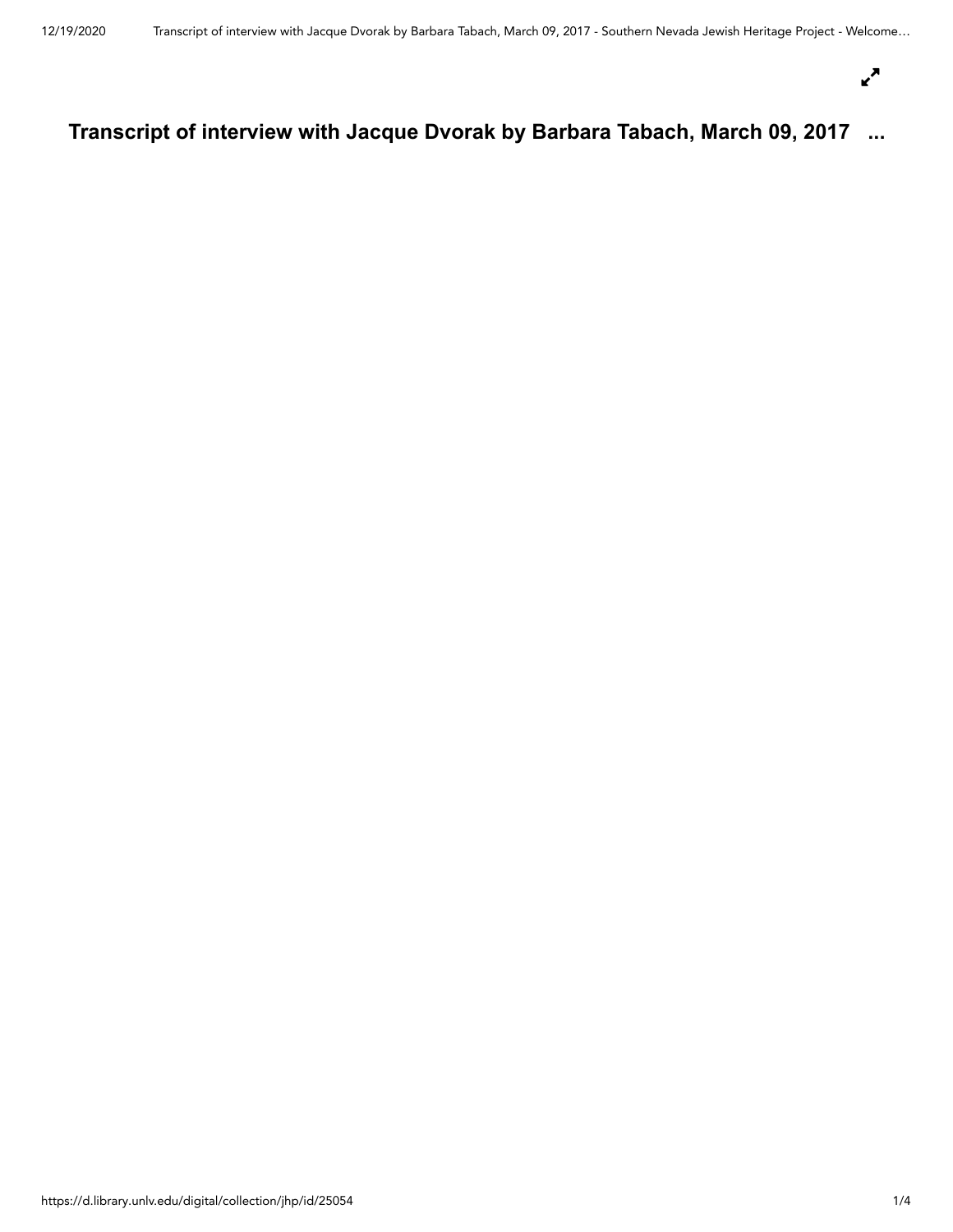## AN INTERVIEW WITH JACQUE DVORAK

An Oral History Conducted by Barbara Tabach

Southern Nevada Jewish Heritage Project Oral History Research Center at UNLV University Libraries University of Nevada Las Vegas

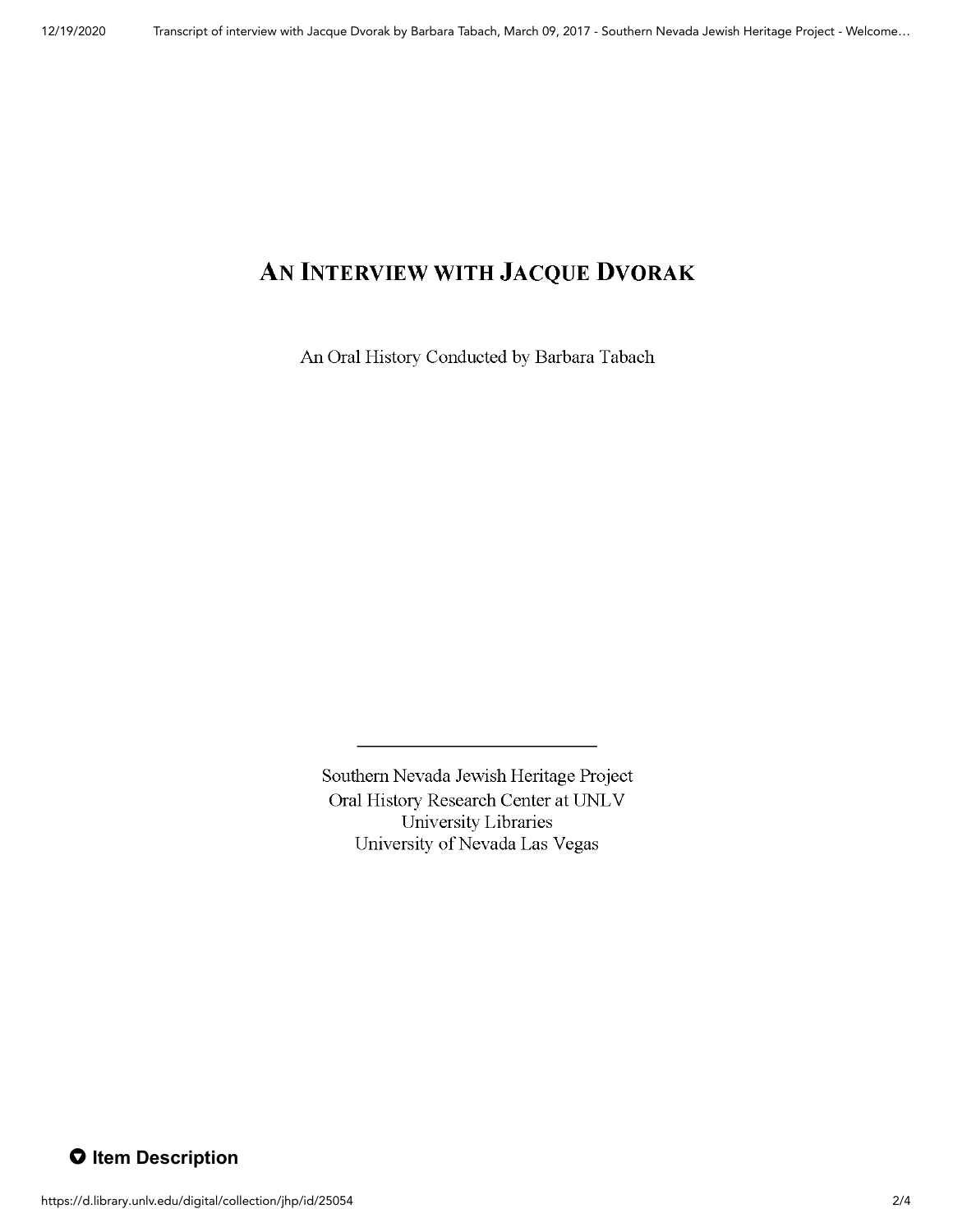#### **Digital ID**

OH\_03151\_book\_a

#### **Title**

Transcript of interview with Jacque Dvorak by Barbara Tabach, March 09, 2017

#### **Narrator**

Dvorak, Jacque, 1944- [\(/digital/collection/jhp/search/searchterm/Dvorak%2C%20Jacque%2C%201944-/field/narrat/mode/exact/conn/and\)](https://d.library.unlv.edu/digital/collection/jhp/search/searchterm/Dvorak%2C%20Jacque%2C%201944-/field/narrat/mode/exact/conn/and)

#### **Interviewer**

[Tabach, Barbara \(/digital/collection/jhp/search/searchterm/Tabach%2C%20Barbara/field/interv/mode/exact/conn/and\)](https://d.library.unlv.edu/digital/collection/jhp/search/searchterm/Tabach%2C%20Barbara/field/interv/mode/exact/conn/and)

#### **Description**

Jacque Dvorak was born in London, England, in 1944. Two years later, her family immigrated to Canada and then in 1953 they fulfilled their dreams to reside in the United States. The Dvorak family settled in Long Beach, California where Jacque's brother was born. In 1957, the Dvorak family relocated to Las Vegas when Jacque's father, Sam, opened a 24-hour barbeque restaurant in Market Town with his brother Harry. While growing up in California, Jacque enjoyed dancing and being on stage. She found herself drawn to performance much like her mother, Irene, who was an entertainer in Great Britain. This enthusiasm served her well in her future retail career which included the opening of the MGM. Jacque attended Las Vegas High School and graduated in 1962. Taking full advantage of being a teenager in Las Vegas, Jacque remembers the days when the need to lock your doors didn't' exist. Though, Jacque describes being keenly aware of being Jewish and forming strong bonds within the Jewish community through BBYO and other Jewish organizations. She also recalls protesting during school prayer recitations in the 1960s. In this interview Jacque gives an insider's perspective of growing up in Las Vegas and Jewish life in the city. Her stories range from tales of teenage fun to dealing with modern anti-Semitism in Las Vegas to the joy she has found in friendships in the community. Jacque has two children, Harry Fagel and Lisa Sokoloski.

#### **Identified Individuals**

[Fagel, Harry \(/digital/collection/jhp/search/searchterm/Fagel%2C%20Harry/field/indivi/mode/exact/conn/and\)](https://d.library.unlv.edu/digital/collection/jhp/search/searchterm/Fagel%2C%20Harry/field/indivi/mode/exact/conn/and)

#### **Identified Corporate Bodies**

[MGM Grand Hotel \(/digital/collection/jhp/search/searchterm/MGM%20Grand%20Hotel/field/identa/mode/exact/conn/and\)](https://d.library.unlv.edu/digital/collection/jhp/search/searchterm/MGM%20Grand%20Hotel/field/identa/mode/exact/conn/and) B'nai B'rith Youth Organization

[\(/digital/collection/jhp/search/searchterm/B'nai%20B'rith%20Youth%20Organization/field/identa/mode/exact/conn/and\)](https://d.library.unlv.edu/digital/collection/jhp/search/searchterm/B) Las Vegas High School

[\(/digital/collection/jhp/search/searchterm/Las%20Vegas%20High%20School/field/identa/mode/exact/conn/and\)](https://d.library.unlv.edu/digital/collection/jhp/search/searchterm/Las%20Vegas%20High%20School/field/identa/mode/exact/conn/and)

**Source**

OH-03151

#### **Note**

This document is an oral history. It is a spoken account of certain events and phenomena recorded at one particular moment and filtered through one individual's life experience, sensibility, and memory. As such, it should be considered a primary source rather than a final, verified, or complete narrative of the events it records.

### **Original Collection**

Southern Nevada Jewish Heritage Project

[\(/digital/collection/jhp/search/searchterm/Southern%20Nevada%20Jewish%20Heritage%20Project/field/origin/mode/exact/conn/and](https://d.library.unlv.edu/digital/collection/jhp/search/searchterm/Southern%20Nevada%20Jewish%20Heritage%20Project/field/origin/mode/exact/conn/and) )

#### **Original Date**

2017-03-09